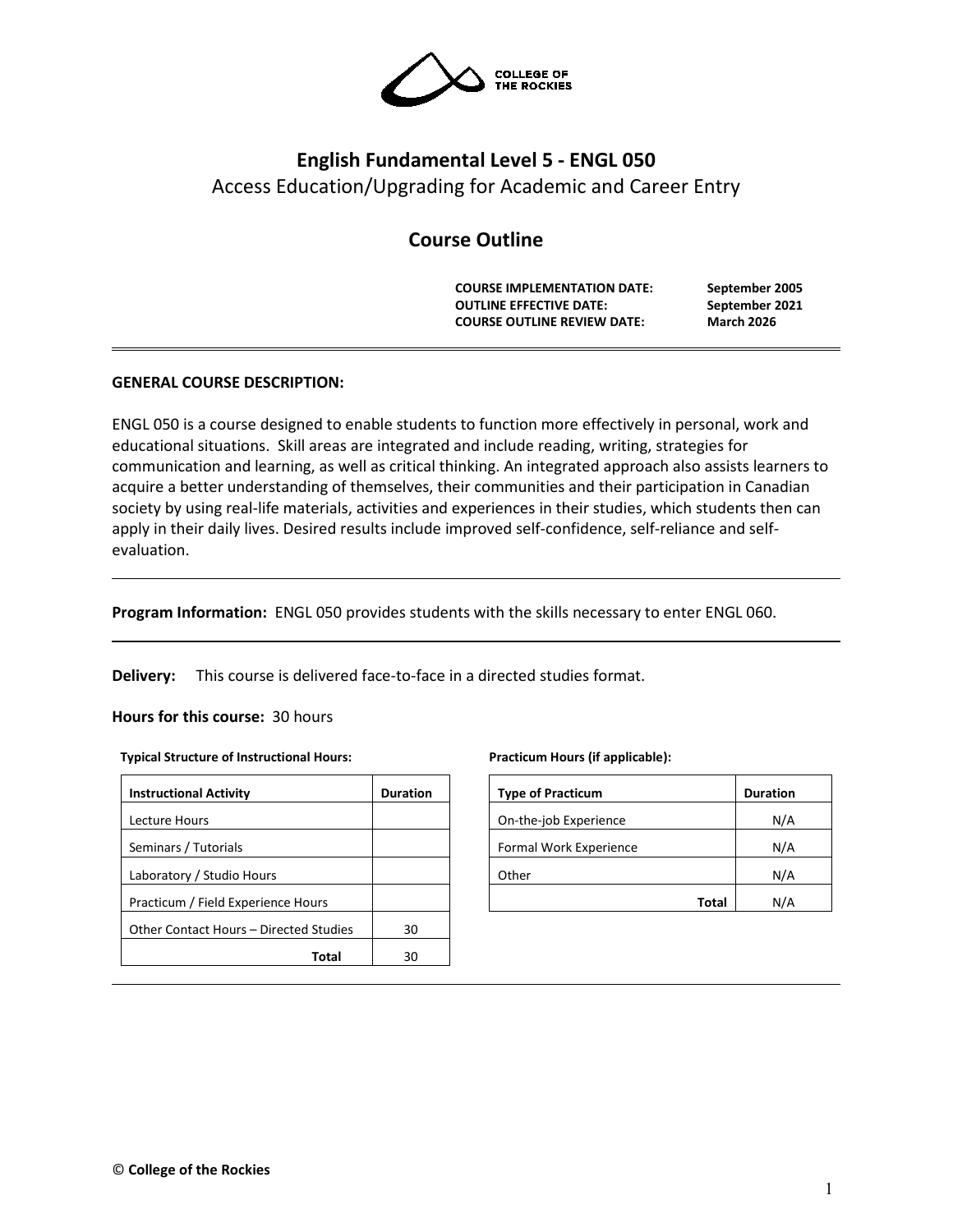Leanne Caillier-Smith, MEd

Signature

#### **APPROVAL SIGNATURES:**

Department Head Joy Brown E-mail: [jbrown3@cotr.bc.ca](mailto:jbrown3@cotr.bc.ca) Dean of Trades and Technology Dr. Jack Moes E-mail: *[jmoes@cotr.bc.ca](mailto:jmoes@cotr.bc.ca)* 

Department Head Signature

Dean Signature

EDCO

Valid from: September 2021 – March 2026

Education Council Approval Date

#### **COURSE PREREQUISITES AND TRANSFER CREDIT:**

**Prerequisites:** Students must have successfully completed ENGL 040 or College of the Rockies assessment.

**Corequisites:** None

#### **Flexible Assessment (FA):**

Credit can be awarded for this course through FA  $\boxtimes$  Yes  $\Box$  No

Learners may request formal recognition for flexible assessment at the College of the Rockies through one or more of the following processes: External Evaluation, Worksite Assessment, Demonstration, Standardized Test, Self-assessment, Interview, Products/Portfolio, Challenge Exam. Contact an Education Advisor for more information.

**Transfer Credit:** For transfer information within British Columbia, Alberta and other institutions, please visit [http://www.cotr.bc.ca/Transfer.](http://www.cotr.bc.ca/Transfer)

> Students should also contact an academic advisor at the institution where they want transfer credit.

**Prior Course Number:** N/A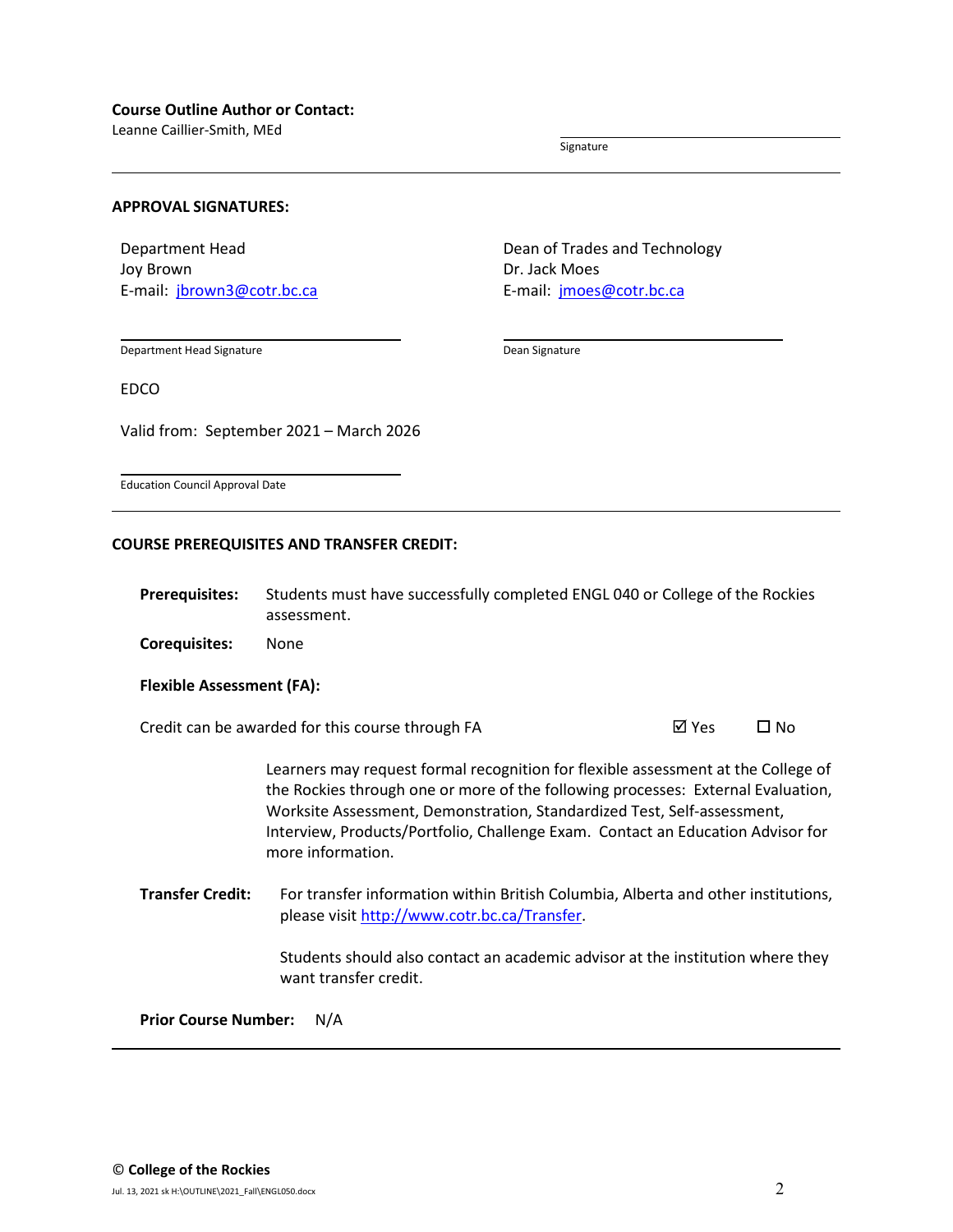## **Textbooks and Required Resources:**

Textbook selection varies by instructor and may change from year to year. At the Course Outline Effective Date the following textbooks were in use:

BC Reads: Adult Literacy Fundamental English - Course Pack 5 BC Reads: Adult Literacy Fundamental English - Reader 5 Author(s): Shantel Ivits, Vancouver Community College

*Please see the instructor's syllabus or check COTR's online text calculator <http://go.cotr.bc.ca/tuition/tCalc.asp> for a complete list of the currently required textbooks.*

## **LEARNING OUTCOMES:**

Upon the successful completion of this course, students will be able to

#### **Reading**

| <b>Learning Outcome</b><br>Students will be able to                                                                     | <b>Skills</b><br>By achieving this broader outcome, students will<br>demonstrate that they can also                                       |
|-------------------------------------------------------------------------------------------------------------------------|-------------------------------------------------------------------------------------------------------------------------------------------|
| 1. read 5+ paragraph texts or short stories<br>including figurative language and a full range<br>of sentence structures | recognize different purposes for reading<br>detect tone, story and direct characterization<br>$\bullet$                                   |
| 2. read 3-5 paragraph non-fiction texts<br>including unfamiliar topic and vocabulary                                    | use self-monitoring techniques to<br>assess comprehension<br>recognize cause and effect, comparison and<br>contrast, bias and objectivity |

## **Writing**

| <b>Learning Outcome</b><br>Students will be able to                                                             | <b>Skills</b><br>By achieving this broader outcome, students will<br>demonstrate that they can also                                                                                                                                               |  |
|-----------------------------------------------------------------------------------------------------------------|---------------------------------------------------------------------------------------------------------------------------------------------------------------------------------------------------------------------------------------------------|--|
| 1. write $8 - 10$ sentence paragraphs using<br>abstract forms (i.e. expository, summary,<br>narrative, opinion) | recognize and use synonyms, antonyms,<br>and homonyms<br>identify topic and main ideas after<br>readings and discussions<br>apply spelling rules and strategies<br>use quotation marks, semicolons,<br>and parentheses<br>use conjunctive adverbs |  |
| 2. compose response writings that express<br>personal feelings on an assigned topic<br>including a rationale    | respond to selected material after reading,<br>viewing, or listening by explanation of<br>one's personal viewpoint                                                                                                                                |  |

For a complete list of the articulation learning outcomes of this course, please refer to the Adult Basic Education in British Columbia's Public Post-Secondary institutions: A Guide to Upgrading in BC's post secondary institutions : [An Articulation Handbook 2020/2021](https://www.bctransferguide.ca/docs/ABE2020.pdf) (bctransferguide.ca).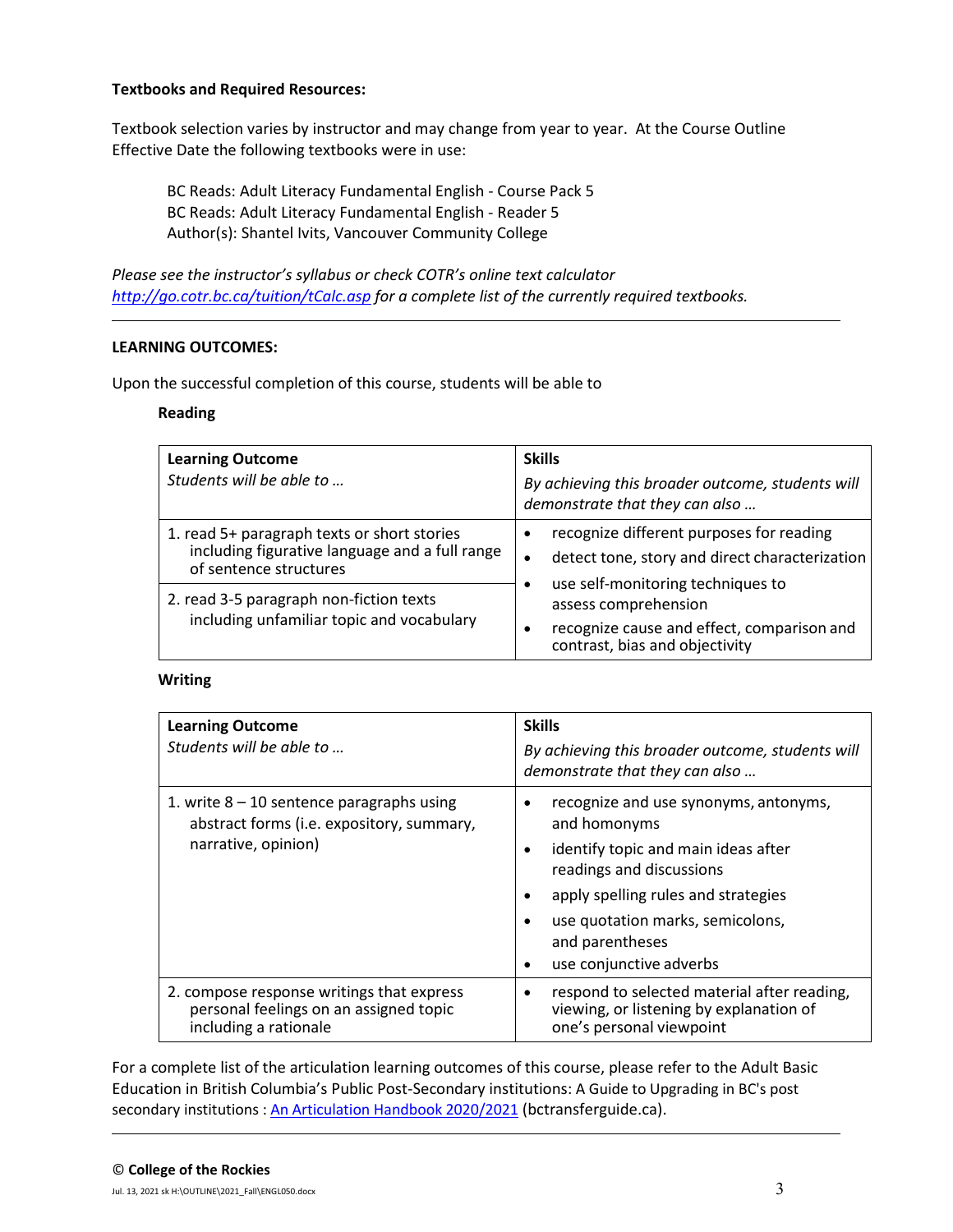## **COURSE TOPICS:**

Decoding

• Word attack strategies & phonics

Reading & Comprehension

- Short stories/articles
- Fact VS opinion
- Figurative language

## Writing

- Mechanics & spelling
- Subject/verb agreement
- Pronouns, adjectives, adverbs
- Punctuation
- Run-on sentences & sentence fragments
- Composition & content
- Narrative, descriptive & expository paragraphs
- Proof reading & editing
- Personal letters

Personal Learning

- Study skills
- Learning style & strategies for success
- Speechcraft & oral communication

*See instructor's syllabus for the detailed outline of weekly readings, activities and assignments.* 

## **EVALUATION AND ASSESSMENT:**

| <b>Assessments</b>                                                                                                                                       |
|----------------------------------------------------------------------------------------------------------------------------------------------------------|
| To progress in this course, students must demonstrate a satisfactory level of achievement in<br>reading, writing and strategies for learning activities. |

*Please see the instructor's syllabus for specific classroom policies related to this course, such as details of evaluation, penalties for late assignments, and use of electronic aids.*

## **EXAM POLICY:**

Students must attend all required scheduled exams that make up a final grade at the appointed time and place.

Individual instructors may accommodate for illness or personal crisis. Additional accommodation will not be made unless a written request is sent to and approved by the appropriate Department Head prior to the scheduled exam.

Any student who misses a scheduled exam without approval will be given a grade of "0" for the exam.